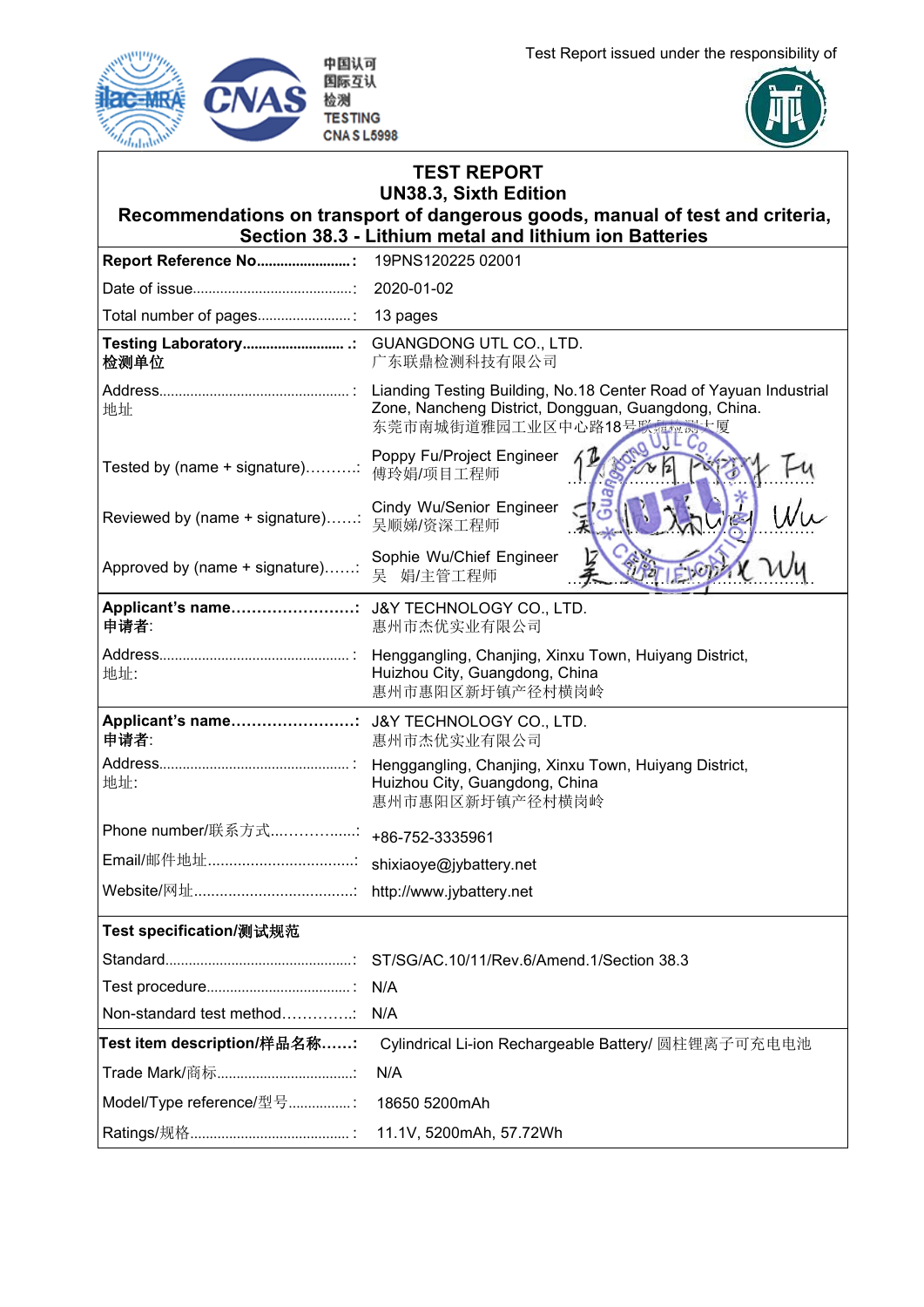## **List of Attachments (including a total number of pages in each attachment):** 附件清单(含每个附件的总页数):

- Photos documentation (2 pages) - 产品图片 (2页)

# **Summary of testing:** 测试信息概要:

|                                    | <b>Test Conclusion</b><br>测试结论 |                    |
|------------------------------------|--------------------------------|--------------------|
| Test(s)<br>测试项目                    | Sample Number<br>样品编号          | Conclusion<br>单项结论 |
| T.1: Altitude simulation / 高度模拟    |                                | Pass / 通过          |
| T.2: Thermal test / 温度试验           | $b1# - b8#$                    | Pass / 通过          |
| T.3: Vibration / 振动                |                                | Pass / 通过          |
| T.4: Shock / 冲击                    |                                | Pass / 通过          |
| T.5: External short circuit / 外部短路 |                                | Pass / 通过          |
| T.6: Impact / 撞击                   | $c1# - c10#$                   | Pass / 通过          |
| T.7: Overcharge / 过充电              | $b1# - b8#$                    | Pass / 通过          |
| T.8: Forced discharge / 强制放电       | c11# - c30#                    | Pass / 通过          |

## The sample's status is good.

样品状况良好。

The conditions of the batteries of samples No. b1# to b4# are at first cycle, in fully charged states. 样品编号b1# -b4#为第一次循环充放电周期后完全充电状态的电池。

The conditions of the batteries of samples No. b5# to b8# are after twenty-fifth cycles ending in fully charged states.

样品编号b5# -b8#为二十五次循环充放电周期后完全充电状态的电池。

The conditions of the cells of samples No. c1# to c5# are at first cycle at 50% of the design rated capacity.

样品编号c1# -c5#为第一次循环充放电周期充电至标称容量的50%状态的电芯。

The conditions of the cells of samples No. c6# to c10# are after twenty-fifth cycles ending at 50% of the design rated capacity.

样品编号c6# -c10#为第二十五次循环充放电周期充电至标称容量的50%状态的电芯。

The conditions of the cells of samples No. c11# to c20# are at first cycle, in fully discharged states. 样品编号c11# -c20#为第一次循环充放电周期完全放电状态的电芯。

The conditions of the cells of samples No. c21# to c30# are after twenty-fifth cycles ending in fully discharged states.

样品编号c21# -c30#为二十五次循环充放电周期后完全放电状态的电芯。

The test results: Pass 测试结果:通过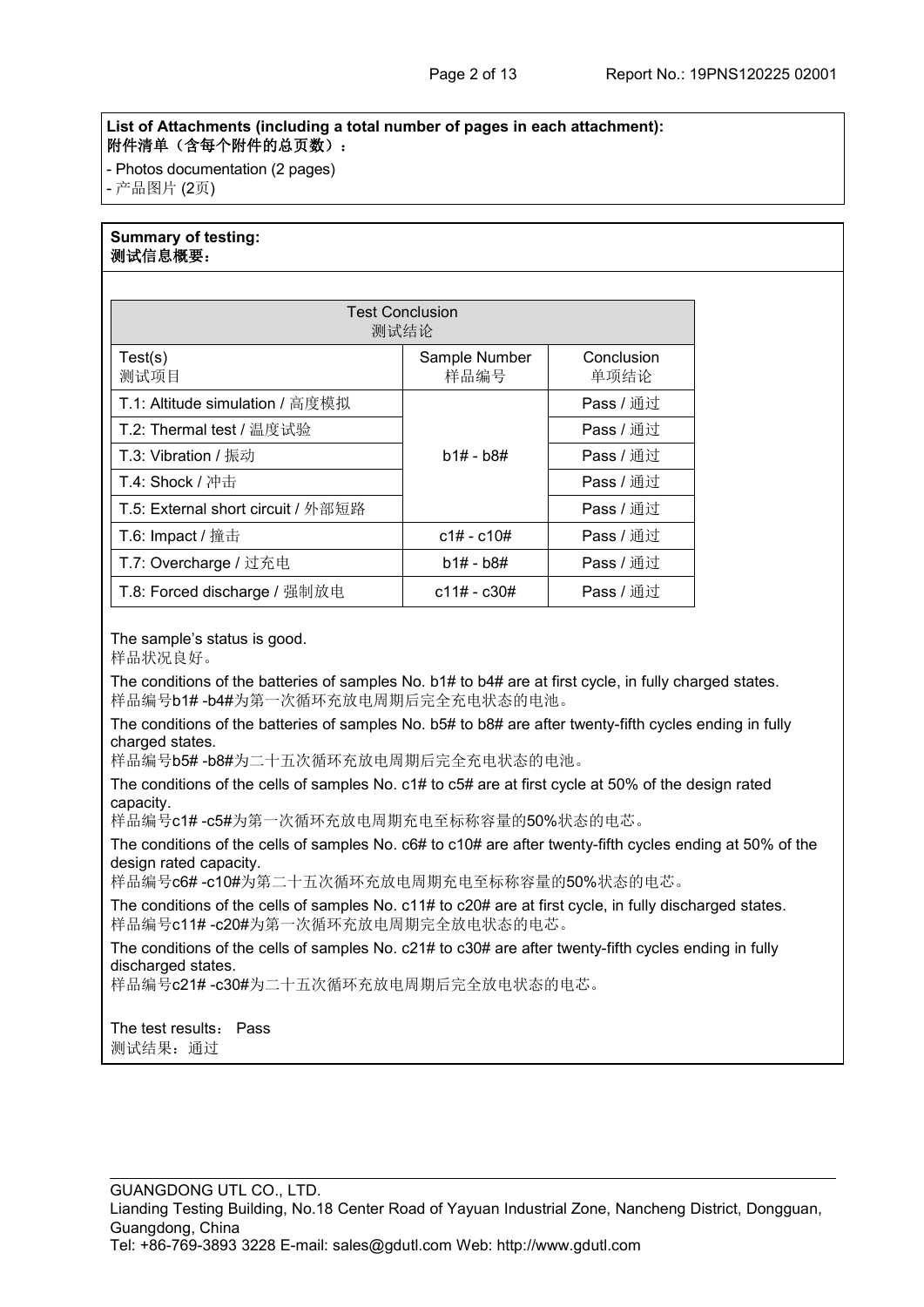| 样品信息:                                                                                                                                                                                                                                                                                                                                                                                                                     |                   |
|---------------------------------------------------------------------------------------------------------------------------------------------------------------------------------------------------------------------------------------------------------------------------------------------------------------------------------------------------------------------------------------------------------------------------|-------------------|
| 电芯型号                                                                                                                                                                                                                                                                                                                                                                                                                      |                   |
| 电芯额定电压                                                                                                                                                                                                                                                                                                                                                                                                                    |                   |
| 电芯额定容量                                                                                                                                                                                                                                                                                                                                                                                                                    |                   |
| 颜色                                                                                                                                                                                                                                                                                                                                                                                                                        | <b>Blue</b><br>蓝色 |
| 电芯数量                                                                                                                                                                                                                                                                                                                                                                                                                      | 6pcs(2P3S)        |
| 尺寸                                                                                                                                                                                                                                                                                                                                                                                                                        |                   |
| <b>Test case verdicts</b><br>测试判定                                                                                                                                                                                                                                                                                                                                                                                         |                   |
| 判定不适用于测试对象                                                                                                                                                                                                                                                                                                                                                                                                                |                   |
| 测试符合规定                                                                                                                                                                                                                                                                                                                                                                                                                    |                   |
| 测试不符合规定                                                                                                                                                                                                                                                                                                                                                                                                                   |                   |
| Testing 测试                                                                                                                                                                                                                                                                                                                                                                                                                |                   |
| 接样日期                                                                                                                                                                                                                                                                                                                                                                                                                      |                   |
| 测试周期                                                                                                                                                                                                                                                                                                                                                                                                                      |                   |
| <b>General remarks 备注</b>                                                                                                                                                                                                                                                                                                                                                                                                 |                   |
| This report shall not be reproduced, except in full, without the written approval of the testing laboratory.<br>除非全部复制, 未经本实验室书面批准不得部分复制。                                                                                                                                                                                                                                                                                 |                   |
| The test results presented in this report relate only to the item tested.<br>本报告的测试结果仅对送检样品负责。                                                                                                                                                                                                                                                                                                                            |                   |
| "(see remark #)" refers to a remark appended to the report.<br>"(见注#)" 指报告的备注。                                                                                                                                                                                                                                                                                                                                            |                   |
| Throughout this report a point is used as the decimal separator.<br>本报告中以点代替小数点。                                                                                                                                                                                                                                                                                                                                          |                   |
| According to the Standard, a single-cell battery (Battery Pack) is considered a "Cell" (Battery Cell) and<br>shall be tested according to the testing requirements for "Cell". This testing included the samples of<br>Battery Pack and Battery Cell as aforementioned. For testing details, please refer to Table of Test<br>Conclusion and individual test record.<br>按照标准要求,单电芯电池(电池包)被视作"电芯"(电池芯),以"电芯"的要求进行测试,本测试项目样 |                   |
| 品包含如前所述电池包和电池芯。有关测试详情,请查阅测试结论表格及各单项测试记录。                                                                                                                                                                                                                                                                                                                                                                                  |                   |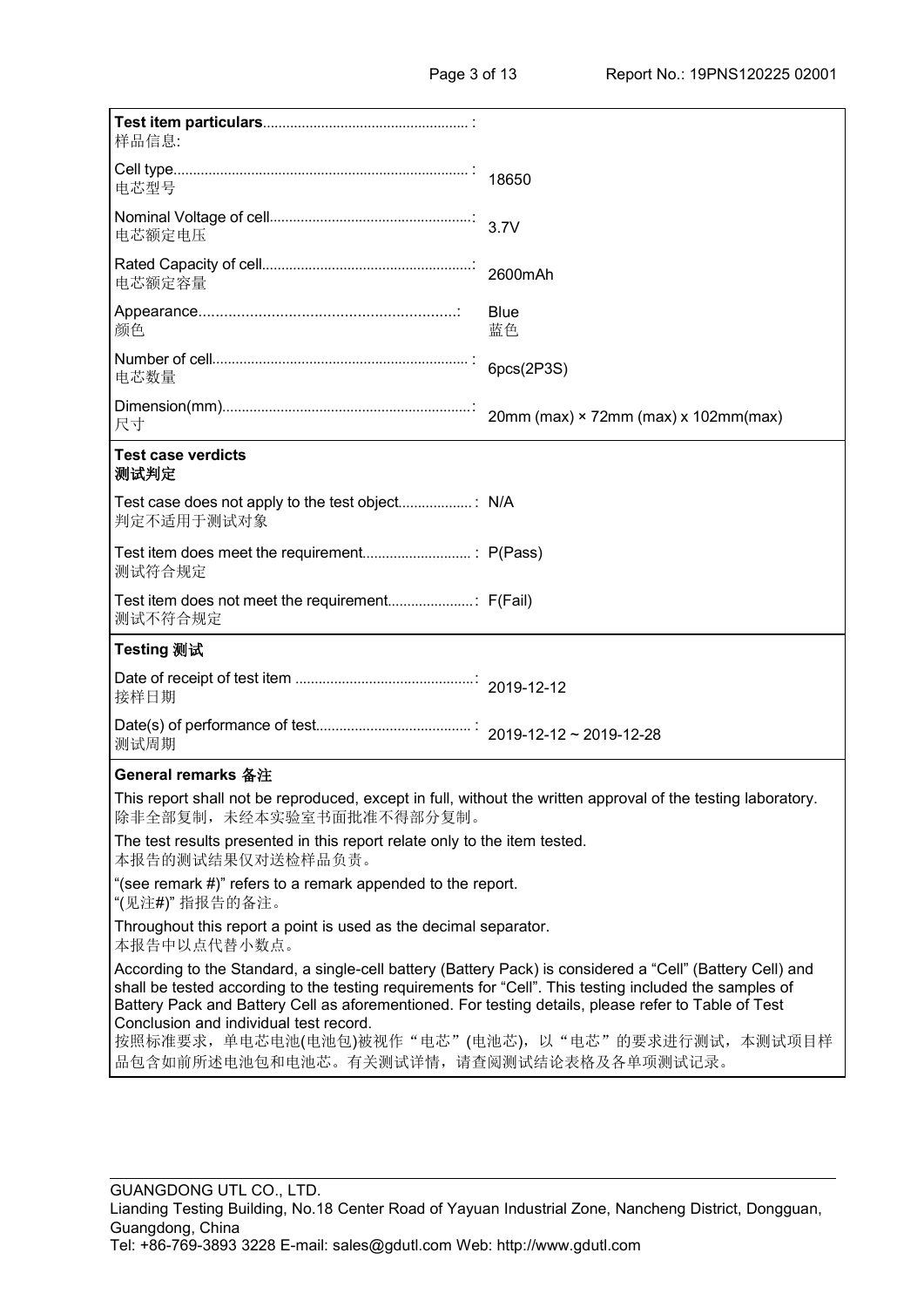#### **General product information:** 产品信息:

The main features of this model are shown as below:

产品主要信息如下:

| Model<br>型号      | Nominal<br>capacity<br>额定容量 | Nominal<br>voltage<br>额定电压 | Nominal<br>Charge<br>Current<br>额定充电<br>电流 | Nominal<br>Discharge<br>Current<br>额定放电<br>电流 | Maximum<br>Charge<br>Current<br>最大充电<br>电流 | Maximum<br>Discharge<br>Current<br>最大放电<br>电流 | Maximum<br>Charge<br>Voltage<br>最大充电<br>电压 | Cut-off<br>Voltage<br>放电截<br>止电压 |
|------------------|-----------------------------|----------------------------|--------------------------------------------|-----------------------------------------------|--------------------------------------------|-----------------------------------------------|--------------------------------------------|----------------------------------|
| Battery / 电池     |                             |                            |                                            |                                               |                                            |                                               |                                            |                                  |
| 18650<br>5200mAh | 5200mAh                     | 11.1V                      | 1040mA                                     | 1040mA                                        | 5200mA                                     | 5200mA                                        | 12.6V                                      | 9.0V                             |
| Cell / 电芯        |                             |                            |                                            |                                               |                                            |                                               |                                            |                                  |
| 18650            | 2600mAh                     | 3.7V                       | 520 <sub>m</sub> A                         | 520mA                                         | 2600mA                                     | 2600mA                                        | 4.2V                                       | 3.0V                             |

Test Procedure: 测试程序:

1. Tests T.1 to T.5 shall be conducted in sequence on the same cell or battery. Tests T.6 and T.8 shall be conducted using not otherwise tested cells. Test T.7 may be conducted using undamaged batteries previously used in Tests T.1 to T.5 for purposes of testing on cycled batteries. 测试T.1-T.5须按顺序依次在同一组电芯或电池上进行。T.6和T.8须用全新的电芯进行测试。T.7 可以用之前 T.1-T.5测试中完整无损的电池进行测试。

2. In order to quantify the mass loss, the following procedure is provided:

质量损失按照如下公式计算:

Mass loss (%) =  $\frac{(M+1)(M+2)}{M} \times 100$ 1  $\frac{(M1-M2)}{2} \times 100$ *M*  $M1 - M2$ )  $M200$ 

失"。

Where M1 is the mass before the test and M2 is the mass after the test. When mass loss does not exceed the values in Table 38.3.1, it shall be considered as "no mass loss". M1是测试前的重量, M2是测试后的重量。若质量损失不超过Table 38.3.1中的值即可视为"没有质量损

| Mass M of cell or battery        | Mass loss limit |
|----------------------------------|-----------------|
| M < 1 g                          | 0.5%            |
| $1 g \leqslant M \leqslant 75 g$ | 0.2%            |
| M > 75 g                         | $0.1\%$         |

Table 38.3.1 Mass loss limit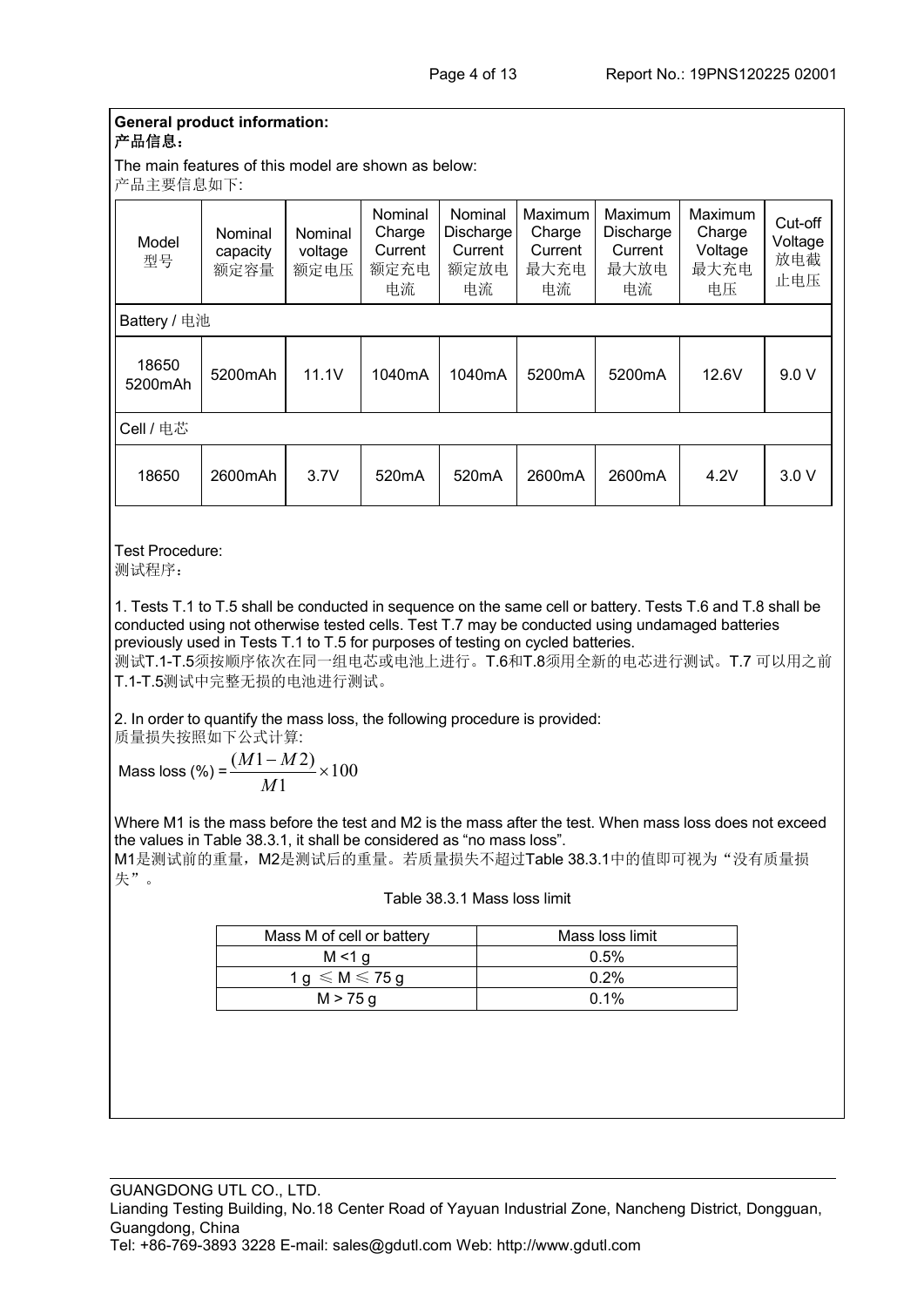| <b>UN 38.3</b> |                                                                                                                                                                                                                                                                                                                                                                                                                                                                                                                                                                                      |                                                                                                                                                 |         |  |
|----------------|--------------------------------------------------------------------------------------------------------------------------------------------------------------------------------------------------------------------------------------------------------------------------------------------------------------------------------------------------------------------------------------------------------------------------------------------------------------------------------------------------------------------------------------------------------------------------------------|-------------------------------------------------------------------------------------------------------------------------------------------------|---------|--|
| Clause         | Requirement + Test                                                                                                                                                                                                                                                                                                                                                                                                                                                                                                                                                                   | Result - Remark                                                                                                                                 | Verdict |  |
|                |                                                                                                                                                                                                                                                                                                                                                                                                                                                                                                                                                                                      |                                                                                                                                                 |         |  |
| 38.3.4.1       | Test T.1: Altitude simulation/高度模拟                                                                                                                                                                                                                                                                                                                                                                                                                                                                                                                                                   |                                                                                                                                                 | Ρ       |  |
|                | Test cells and batteries shall be stored at a<br>pressure of 11.6 kPa or less for at least six hours<br>at ambient temperature (20±5°C)/将电芯和电池在<br>温度为20±5°C、大气压力不大于11.6kpa的环境中<br>贮存不少于6个小时。                                                                                                                                                                                                                                                                                                                                                                                        |                                                                                                                                                 | P       |  |
|                | Cells and batteries meet this requirement if there is<br>no leakage, no venting, no disassembly, no rupture<br>and no fire and if the open circuit voltage of each<br>test cell or battery after testing is not less than 90%<br>of its voltage immediately prior to this procedure.<br>The requirement relating to voltage is not<br>applicable to test cells and batteries at fully<br>discharged states.<br>/电芯和电池符合要求: 无漏液、无排气、无解体、<br>无破裂以及无着火现象; 电芯或电池测试后的开路<br>电压不低于测试前开路电压的90%。此项关于电压<br>方面的要求不适用于完全放电后的电芯和电池。                                                               | No leakage, no venting, no<br>disassembly, no rupture and<br>no fire. / 无漏液、无排气、无<br>解体、无破裂以及无着火现<br>象。<br>The data see table 1. / 测试数<br>据见表1。 | P       |  |
| 38.3.4.2       | Test T.2: Thermal test/温度试验                                                                                                                                                                                                                                                                                                                                                                                                                                                                                                                                                          |                                                                                                                                                 | P       |  |
|                | Test cells and batteries are to be stored for at least<br>six hours at a test temperature equal to $72\pm2^{\circ}C$ ,<br>followed by storage for at least six hours at a test<br>temperature equal to - 40±2°C. The maximum time<br>interval between test temperature extremes is 30<br>minutes. This procedure is to be repeated 10<br>times, after which all test cells and batteries are to<br>be stored for 24 hours at ambient temperature (20<br>±5°C). /首先将样品放在72±2°C的环境中放置至少6<br>个小时, 然后放在-40±2°C的环境中放置至少6个小<br>时。温度转换的最大间隔时间为30分钟。如此循环<br>10次,最后将样品放在20±5°C的环境中静置24小<br>时。 |                                                                                                                                                 | P       |  |
|                | For large cells and batteries the duration of<br>exposure to the test temperature extremes should<br>be at least 12 hours. /对于大电芯和大电池, 在高温<br>和低温中放置的时间最少12个小时。                                                                                                                                                                                                                                                                                                                                                                                                                      |                                                                                                                                                 | N/A     |  |
|                | Cells and batteries meet this requirement if there is<br>no leakage, no venting, no disassembly, no rupture<br>and no fire and if the open circuit voltage of each<br>test cell or battery after testing is not less than 90%<br>of its voltage immediately prior to this procedure.<br>The requirement relating to voltage is not<br>applicable to test cells and batteries at fully<br>discharged states.<br>/电芯和电池符合要求: 无漏液、无排气、无解体、<br>无破裂以及无着火现象; 电芯或电池测试后的开路<br>电压不低于测试前开路电压的90%。此项关于电压<br>方面的要求不适用于完全放电后的电芯和电池。                                                               | No leakage, no venting, no<br>disassembly, no rupture and<br>no fire. / 无漏液、无排气、无<br>解体、无破裂以及无着火现<br>象。<br>The data see table 1. / 测试数<br>据见表1。 | P       |  |

GUANGDONG UTL CO., LTD.

Lianding Testing Building, No.18 Center Road of Yayuan Industrial Zone, Nancheng District, Dongguan, Guangdong, China

Tel: +86-769-3893 3228 E-mail: [sales@gdutl.com](mailto:sales@gdutl.com) Web: http://www.gdutl.com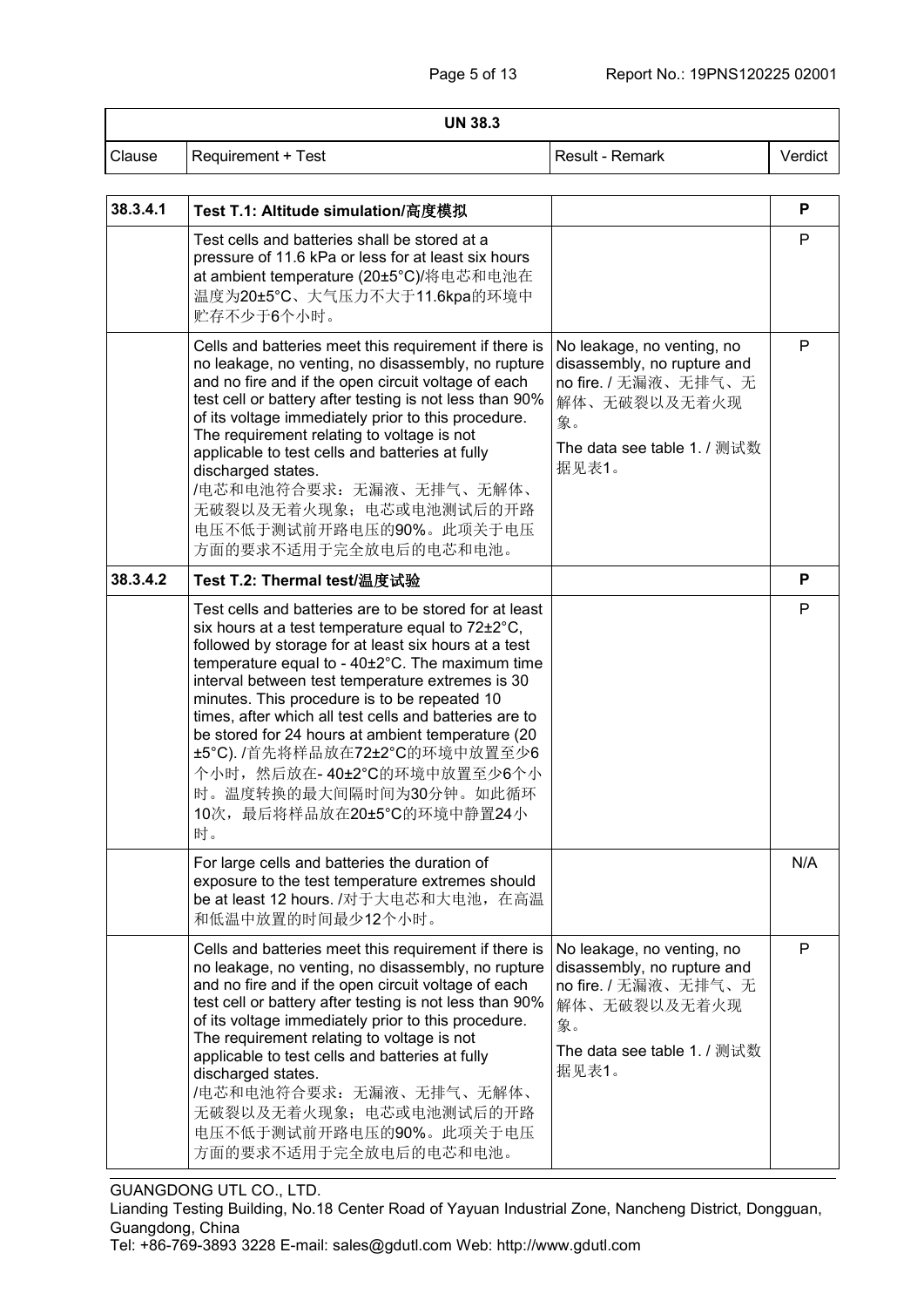#### **UN 38.3**

| Clause | Requirement + Test | . Result - Remark | Verdict |  |
|--------|--------------------|-------------------|---------|--|
|--------|--------------------|-------------------|---------|--|

| 38.3.4.3 | Test T.3: Vibration/振动                                                                                                                                                                                                                                                                                                                                                                                                                                                                                                                                                                                                                                                                                                    | P            |
|----------|---------------------------------------------------------------------------------------------------------------------------------------------------------------------------------------------------------------------------------------------------------------------------------------------------------------------------------------------------------------------------------------------------------------------------------------------------------------------------------------------------------------------------------------------------------------------------------------------------------------------------------------------------------------------------------------------------------------------------|--------------|
|          | Cells and batteries are firmly secured to the<br>platform of the vibration machine without distorting<br>the cells in such a manner as to faithfully transmit<br>the vibration. The vibration shall be a sinusoidal<br>waveform with a logarithmic sweep between 7 Hz<br>and 200 Hz and back to 7 Hz traversed in 15<br>minutes. This cycle shall be repeated 12 times for<br>a total of 3 hours for each of three mutually<br>perpendicular mounting positions of the cell. One<br>of the directions of vibration must be perpendicular<br>to the terminal face. /样品必须牢固地安装在振动台<br>台面上。振动以正弦波形式, 以7Hz增加至200Hz,<br>然后减少回到7Hz为一个循环, 一个循环持续15分<br>钟的对数前移传送。对样品从三个互相垂直的方向<br>上循环12次,每个方向3个小时,共9个小时。其中<br>一个振动方向必须是垂直样品的极性平面。 | $\mathsf{P}$ |
|          | The logarithmic frequency sweep shall differ for<br>cells and batteries with a gross mass of not more<br>than 12 kg (cells and small batteries), and for<br>batteries with a gross mass of more than 12 kg<br>(large batteries). /对于质量不大于12kg的样品(电芯<br>和小电池)和质量超过12kg的电池(大电池), 对数扫<br>频不同,                                                                                                                                                                                                                                                                                                                                                                                                                                | P            |
|          | For cells and small batteries: from 7 Hz a peak<br>acceleration of 1 gn is maintained until 18 Hz is<br>reached. The amplitude is then maintained at 0.8<br>mm (1.6 mm total excursion) and the frequency<br>increased until a peak acceleration of 8 gn occurs<br>(approximately 50 Hz). A peak acceleration of 8 gn<br>is then maintained until the frequency is increased<br>to 200 Hz. /对于电芯和小电池, 对数扫频为: 从<br>7Hz开始保持1gn的最大加速度直到频率为18Hz,<br>然后将振幅保持在0.8mm (总偏移1.6mm) 并增加频<br>率直到最大加速度达到8gn (频率约为50Hz), 将最<br>大加速度保持在8gn直到频率增加到200Hz。                                                                                                                                                                                  | P            |
|          | For large batteries: from 7 Hz to a peak<br>acceleration of 1 gn is maintained until 18 Hz is<br>reached. The amplitude is then maintained at 0.8<br>mm (1.6 mm total excursion) and the frequency<br>increased until a peak acceleration of 2 gn occurs<br>(approximately 25 Hz). A peak acceleration of 2 gn<br>is then maintained until the frequency is increased<br>to 200 Hz. /对于大电池, 对数扫频为: 从7Hz开始<br>保持1gn的最大加速度直到频率为18Hz, 然后将振<br>幅保持在0.8mm (总偏移1.6mm) 并增加频率直到最<br>大加速度达到2gn (频率约为25Hz), 将最大加速度<br>保持在2gn直到频率增加到200Hz。                                                                                                                                                                                           | N/A          |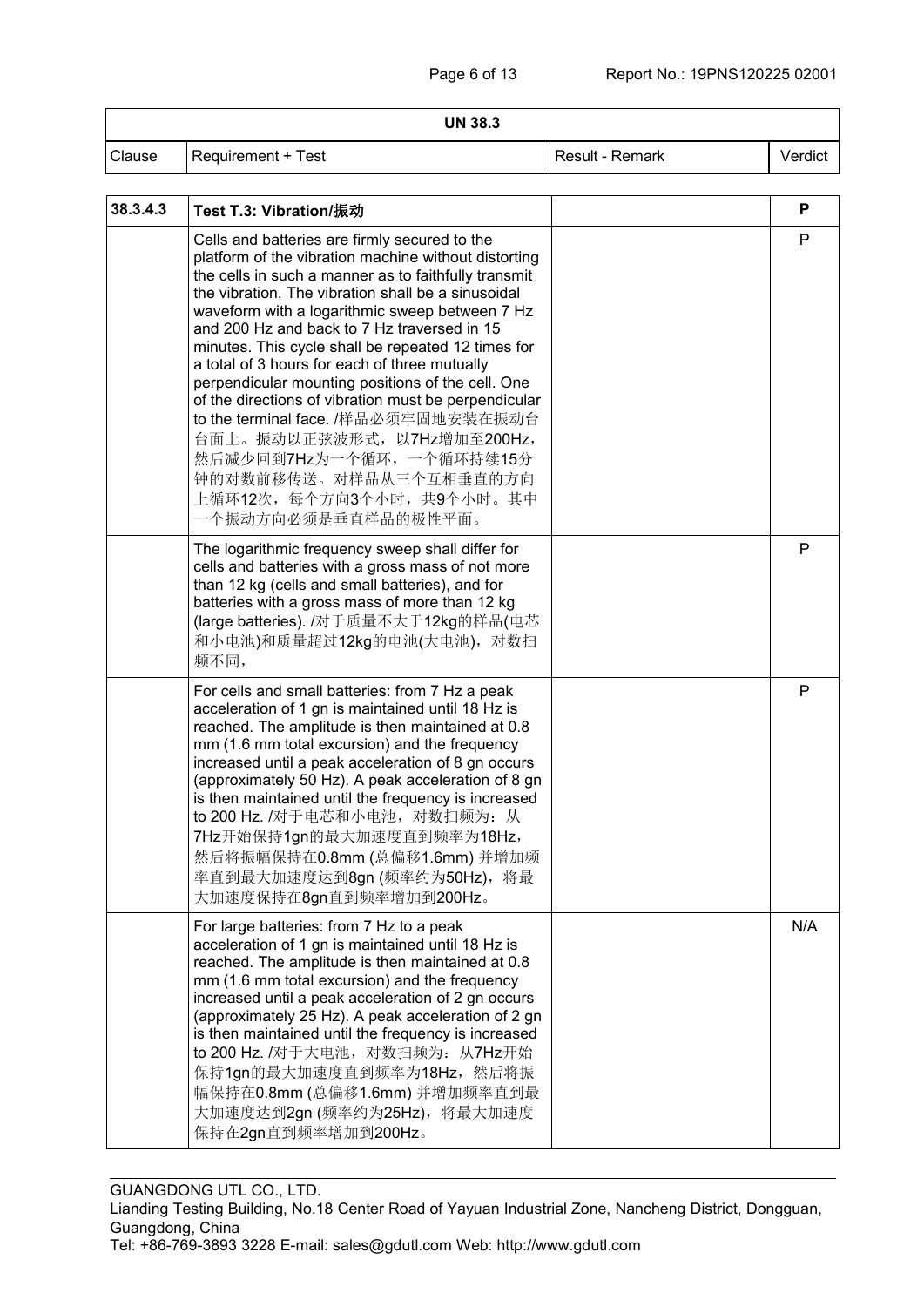| <b>UN 38.3</b> |                                                                                                                                                                                                                                                                                                                                                                                                                                                                                                                                                                                                                    |                                                                                                                                                 |         |  |
|----------------|--------------------------------------------------------------------------------------------------------------------------------------------------------------------------------------------------------------------------------------------------------------------------------------------------------------------------------------------------------------------------------------------------------------------------------------------------------------------------------------------------------------------------------------------------------------------------------------------------------------------|-------------------------------------------------------------------------------------------------------------------------------------------------|---------|--|
| Clause         | <b>Requirement + Test</b>                                                                                                                                                                                                                                                                                                                                                                                                                                                                                                                                                                                          | Result - Remark                                                                                                                                 | Verdict |  |
|                | Cells and batteries meet this requirement if there is<br>no leakage, no venting, no disassembly, no rupture<br>and no fire during the test and after the test and if<br>the open circuit voltage of each test cell or battery<br>directly after testing in its third perpendicular<br>mounting position is not less than 90% of its<br>voltage immediately prior to this procedure. The<br>requirement relating to voltage is not applicable to<br>test cells and batteries at fully discharged states.<br>/电芯和电池符合要求: 无漏液、无排气、无解体、<br>无破裂以及无着火现象; 电芯或电池测试后的开路<br>电压不低于测试前开路电压的90%。此项关于电压<br>方面的要求不适用于完全放电后的电芯和电池。 | No leakage, no venting, no<br>disassembly, no rupture and<br>no fire. / 无漏液、无排气、无<br>解体、无破裂以及无着火现<br>象。<br>The data see table 1. / 测试数<br>据见表1。 | P       |  |
| 38.3.4.4       | Test T.4: Shock/冲击                                                                                                                                                                                                                                                                                                                                                                                                                                                                                                                                                                                                 |                                                                                                                                                 | P       |  |
|                | Test cells and batteries shall be secured to the<br>testing machine by means of a rigid mount which<br>will support all mounting surfaces of each test<br>battery. /以稳固的托架固定住每个样品。                                                                                                                                                                                                                                                                                                                                                                                                                                 |                                                                                                                                                 | P       |  |
|                | Shock: a half-sine shock of peak acceleration of<br>100850<br>150 $g_n$ (or Acceleration( $g_n$ )=<br>mass<br>$\sqrt{ }$ , which is<br>smaller) and pulse duration of 6 milliseconds, large<br>cells and large batteries shall be subjected to a<br>half-sine or peak acceleration of 50 $g_n$ (or<br>30000<br>$mass$ , which is smaller) and<br>Acceleration( $g_n$ )=<br>pulse duration of 11 milliseconds/对小电芯或小电<br>100850<br>mass<br>池以峰值为150 gn (或与<br>中的较小值)<br>的半正弦的加速度撞击, 脉冲持续6毫秒, 大电芯和<br>30000<br>$mass$ $\pm$<br>大电池组须经受最大加速度50 gn (或与<br>的较小值)和脉冲持续时间11毫秒的半正弦波冲<br>击。                                 |                                                                                                                                                 | P       |  |
|                | Each cell or battery shall be subjected to three<br>shocks in the positive direction and to three shocks<br>in the negative direction in each of three mutually<br>perpendicular mounting positions of the cell or<br>battery for a total of 18 shocks. /每个样品必须在三<br>个互相垂直的电池安装方位的正方向经受三次冲<br>击, 接着在反方向经受三次冲击, 总共经受18次冲<br>击。                                                                                                                                                                                                                                                                                      |                                                                                                                                                 | P       |  |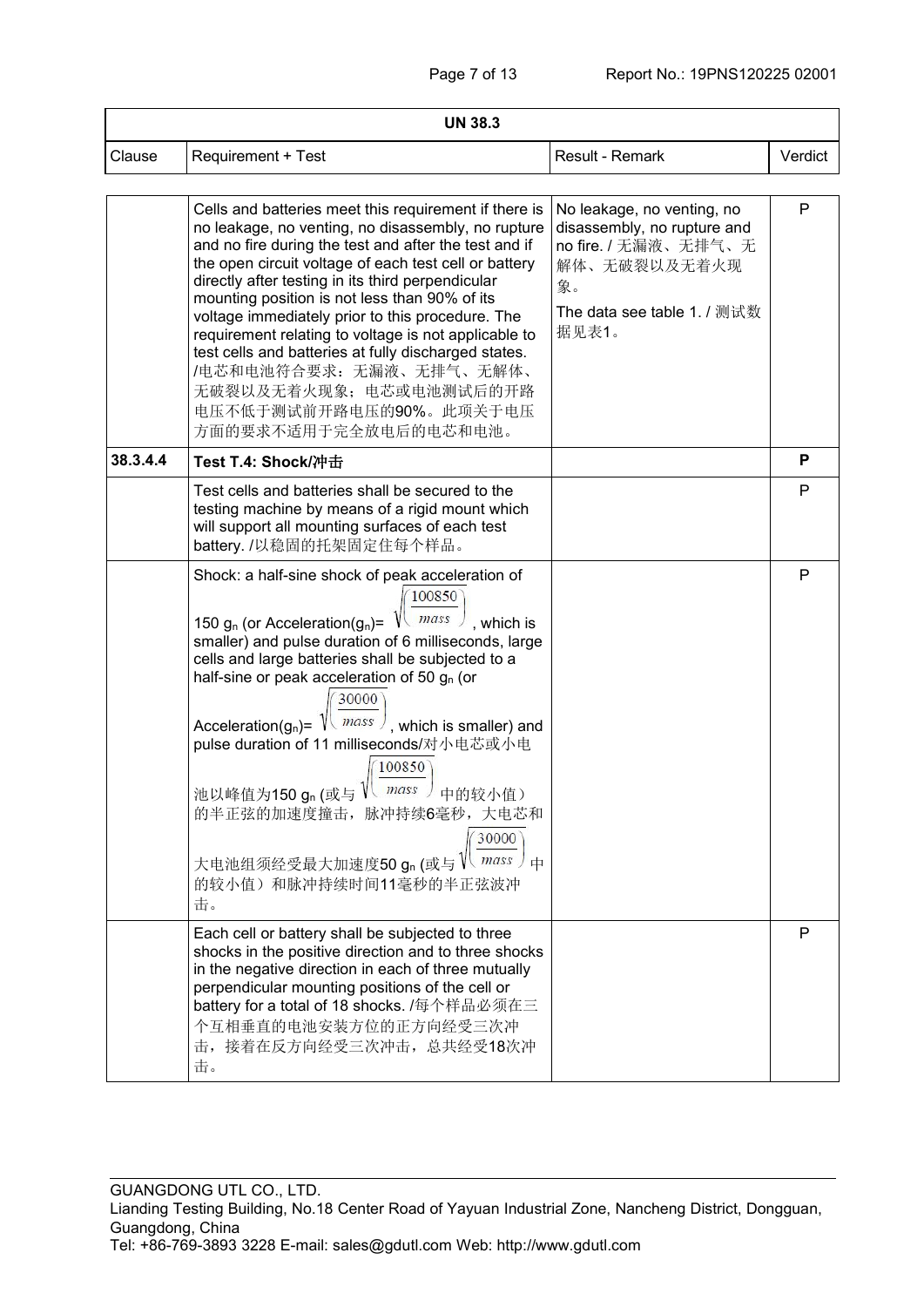| <b>UN 38.3</b> |                                                                                                                                                                                                                                                                                                                                                                                                                                                                                                                                                                                                  |                                                                                                                                                 |         |  |
|----------------|--------------------------------------------------------------------------------------------------------------------------------------------------------------------------------------------------------------------------------------------------------------------------------------------------------------------------------------------------------------------------------------------------------------------------------------------------------------------------------------------------------------------------------------------------------------------------------------------------|-------------------------------------------------------------------------------------------------------------------------------------------------|---------|--|
| Clause         | <b>Requirement + Test</b>                                                                                                                                                                                                                                                                                                                                                                                                                                                                                                                                                                        | Result - Remark                                                                                                                                 | Verdict |  |
|                | Cells and batteries meet this requirement if there is<br>no leakage, no venting, no disassembly, no rupture<br>and no fire and if the open circuit voltage of each<br>test cell or battery after testing is not less than 90%<br>of its voltage immediately prior to this procedure.<br>The requirement relating to voltage is not<br>applicable to test cells and batteries at fully<br>discharged states.<br>/电芯和电池符合要求: 无漏液、无排气、无解体、<br>无破裂以及无着火现象; 电芯或电池测试后的开路<br>电压不低于测试前开路电压的90%。此项关于电压<br>方面的要求不适用于完全放电后的电芯和电池。                                                                           | No leakage, no venting, no<br>disassembly, no rupture and<br>no fire. / 无漏液、无排气、无<br>解体、无破裂以及无着火现<br>象。<br>The data see table 1. / 测试数<br>据见表1。 | P       |  |
| 38.3.4.5       | Test T.5: External short circuit/外部短路                                                                                                                                                                                                                                                                                                                                                                                                                                                                                                                                                            |                                                                                                                                                 | P       |  |
|                | The cell or battery to be tested shall be<br>temperature stabilized so that its external case<br>temperature reaches 57±4°C. /保持测试环境温度稳<br>定在57±4℃, 以便样品外表温度达到57±4℃。                                                                                                                                                                                                                                                                                                                                                                                                                             |                                                                                                                                                 | P       |  |
|                | The cell or battery at 57 $\pm$ 4°C shall be subjected to<br>one short circuit condition with a total external<br>resistance of less than 0.1 ohm. This short circuit<br>condition is continued for at least one hour after the<br>cell or battery external case temperature has<br>returned to 57±4°C, or in the case of the large<br>batteries, has decreased by half of the maximum<br>temperature increase observed during the test and<br>remains below that value. /在环境温度57±4°C的条<br>件下, 将样品正负极用小于0.1欧姆的总电阻回路进<br>行短路, 样品的外表温度恢复到57±4°C之后保持短<br>路状态1小时以上; 对于大电池, 电池温度降低至最<br>高温升值的一半时实验结束。 |                                                                                                                                                 | P       |  |
|                | Cells and batteries meet this requirement if their<br>external temperature does not exceed 170 °C and<br>there is no disassembly, no rupture and no fire<br>during the test and within six hours after the test./<br>电芯和电池符合要求: 在测试过程中以及之后6个小<br>时内, 外表温度不超过170°C, 并且无解体、无破<br>裂和无着火现象发生。                                                                                                                                                                                                                                                                                                        | No disassembly, no rupture<br>and no fire. / 无解体、无破裂<br>以及无着火现象发生。<br>The data see table 1. / 测试数<br>据见表1。                                      | P       |  |
| 38.3.4.6       | Test T.6: Impact / Crush/撞击/挤压                                                                                                                                                                                                                                                                                                                                                                                                                                                                                                                                                                   |                                                                                                                                                 | P       |  |
|                | Test procedure – Impact (applicable to cylindrical<br>cells not less than 18.0 mm in diameter) /撞击(适合<br>于直径大于等于18.0mm的圆柱形电芯)                                                                                                                                                                                                                                                                                                                                                                                                                                                                    | Cylindrical cells more than<br>18mm in diameter. / 圆柱形电<br>芯直径超过18mm。                                                                           | P       |  |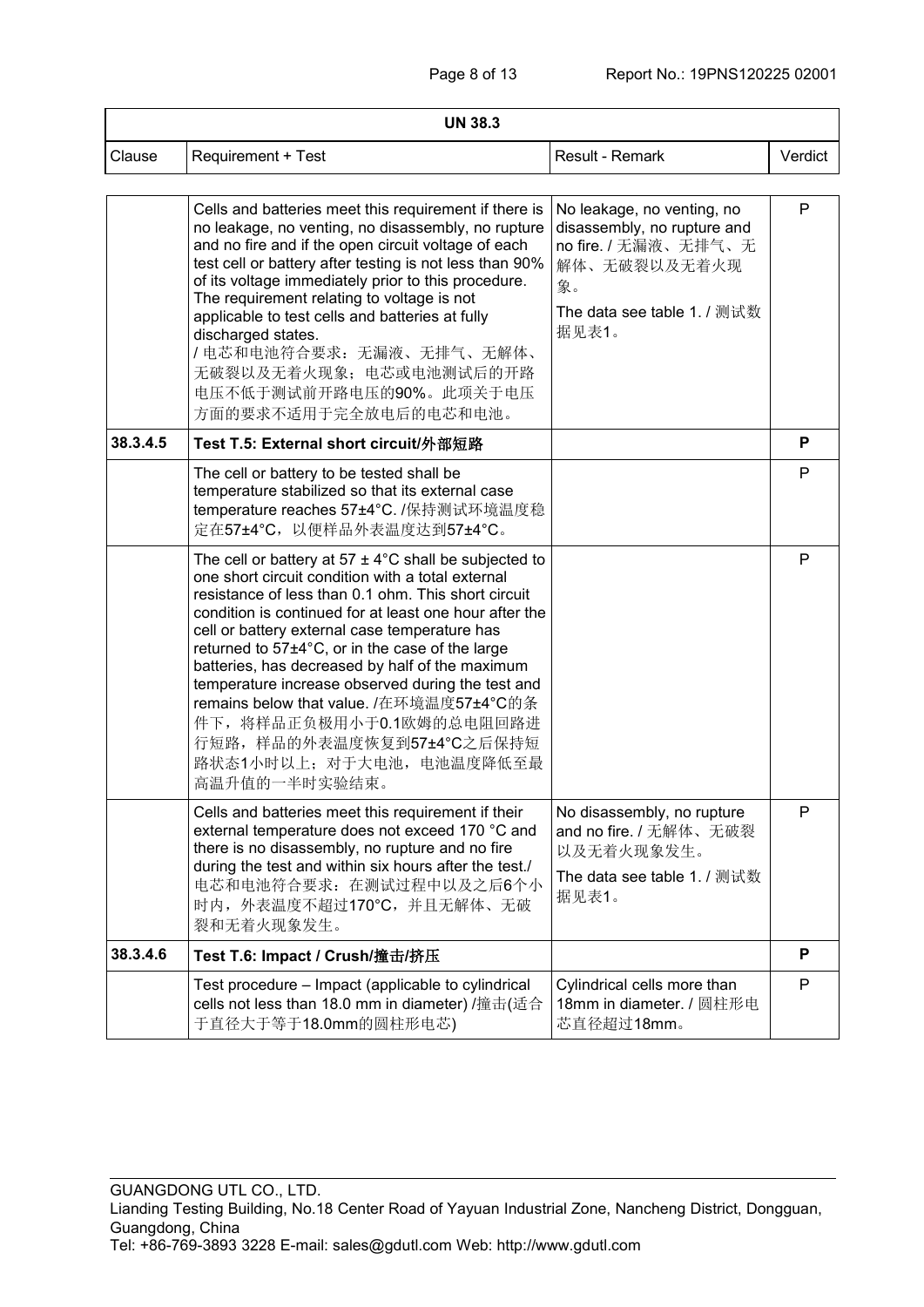| <b>UN 38.3</b> |                                                                                                                                                                                                                                                                                                                                                                                                                                                                                                                                                                                                                                                                                                                                                                                                             |                                                                       |         |  |
|----------------|-------------------------------------------------------------------------------------------------------------------------------------------------------------------------------------------------------------------------------------------------------------------------------------------------------------------------------------------------------------------------------------------------------------------------------------------------------------------------------------------------------------------------------------------------------------------------------------------------------------------------------------------------------------------------------------------------------------------------------------------------------------------------------------------------------------|-----------------------------------------------------------------------|---------|--|
| Clause         | Requirement + Test                                                                                                                                                                                                                                                                                                                                                                                                                                                                                                                                                                                                                                                                                                                                                                                          | Result - Remark                                                       | Verdict |  |
|                | The sample cell or component cell is to be placed<br>on a flat smooth surface. A 15.8 mm±0.1mm<br>diameter, at least 6 cm long, or the longest<br>dimension of the cell, whichever is greater, Type<br>316 stainless steel bar is to be placed across the<br>centre of the sample. A 9.1 kg±0.1 kg mass is to be<br>dropped from a height of $61\pm2.5$ cm at the<br>intersection of the bar and sample in a controlled<br>manner using a near frictionless, vertical sliding<br>track or channel with minimal drag on the falling<br>mass. The vertical track or channel used to guide<br>the falling mass shall be oriented 90 degrees from<br>the horizontal supporting surface. /将样品放在一个<br>平坦的光滑平面上。将一直径为15.8 mm± 0.1mm,<br>长度不小于6cm的316不锈钢棒横过样品中部放置<br>后, 将一质量为9.1 kg±0.1 kg的重物从61±2.5 cm的<br>高度落向样品。 |                                                                       | P       |  |
|                | The test sample is to be impacted with its<br>longitudinal axis parallel to the flat surface and<br>perpendicular to the longitudinal axis of the 15.8<br>mm±0.1mm diameter curved surface lying across<br>the centre of the test sample. Each sample is to be<br>subjected to only a single impact. /接受撞击的样<br>品, 纵轴应与平坦的表面平行并与横放在样品中心<br>的直径15.8 mm±0.1mm弯曲表面的纵轴垂直。每一<br>个样品只接受一次撞击。                                                                                                                                                                                                                                                                                                                                                                                                                      |                                                                       | P       |  |
|                | Test Procedure – Crush (applicable to prismatic,<br>pouch, coin/button cells and cylindrical cells less<br>than 18.0 mm in diameter). /挤压 (适用于棱柱形、<br>袋状、硬币/纽扣电芯和直径小于18.0mm的圆柱形<br>电芯)                                                                                                                                                                                                                                                                                                                                                                                                                                                                                                                                                                                                                      | Cylindrical cells more than<br>18mm in diameter. / 圆柱形电<br>芯直径超过18mm。 | N/A     |  |
|                | A cell or component cell is to be crushed between<br>two flat surfaces. The crushing is to be gradual with<br>a speed of approximately 1.5 cm/s at the first point<br>of contact. The crushing is to be continued until the<br>first of the three options below is reached. /将样品<br>放在两个平面之间挤压, 挤压力度逐渐加大, 在第<br>一个接触点上的速度大约为1.5cm/s。挤压持续进<br>行,直到出现以下三种情况之一                                                                                                                                                                                                                                                                                                                                                                                                                                                 |                                                                       | N/A     |  |
|                | (a) The applied force reaches 13 kN±0.78 kN; /施<br>加力达到13 kN±0.78 kN                                                                                                                                                                                                                                                                                                                                                                                                                                                                                                                                                                                                                                                                                                                                        |                                                                       | N/A     |  |
|                | (b) The voltage of the cell drops by at least 100<br>mV; /样品的电压下降至少100mV                                                                                                                                                                                                                                                                                                                                                                                                                                                                                                                                                                                                                                                                                                                                    |                                                                       | N/A     |  |
|                | (c) The cell is deformed by 50% or more of its<br>original thickness. /电池变形达原始厚度的50%以<br>上。                                                                                                                                                                                                                                                                                                                                                                                                                                                                                                                                                                                                                                                                                                                 |                                                                       | N/A     |  |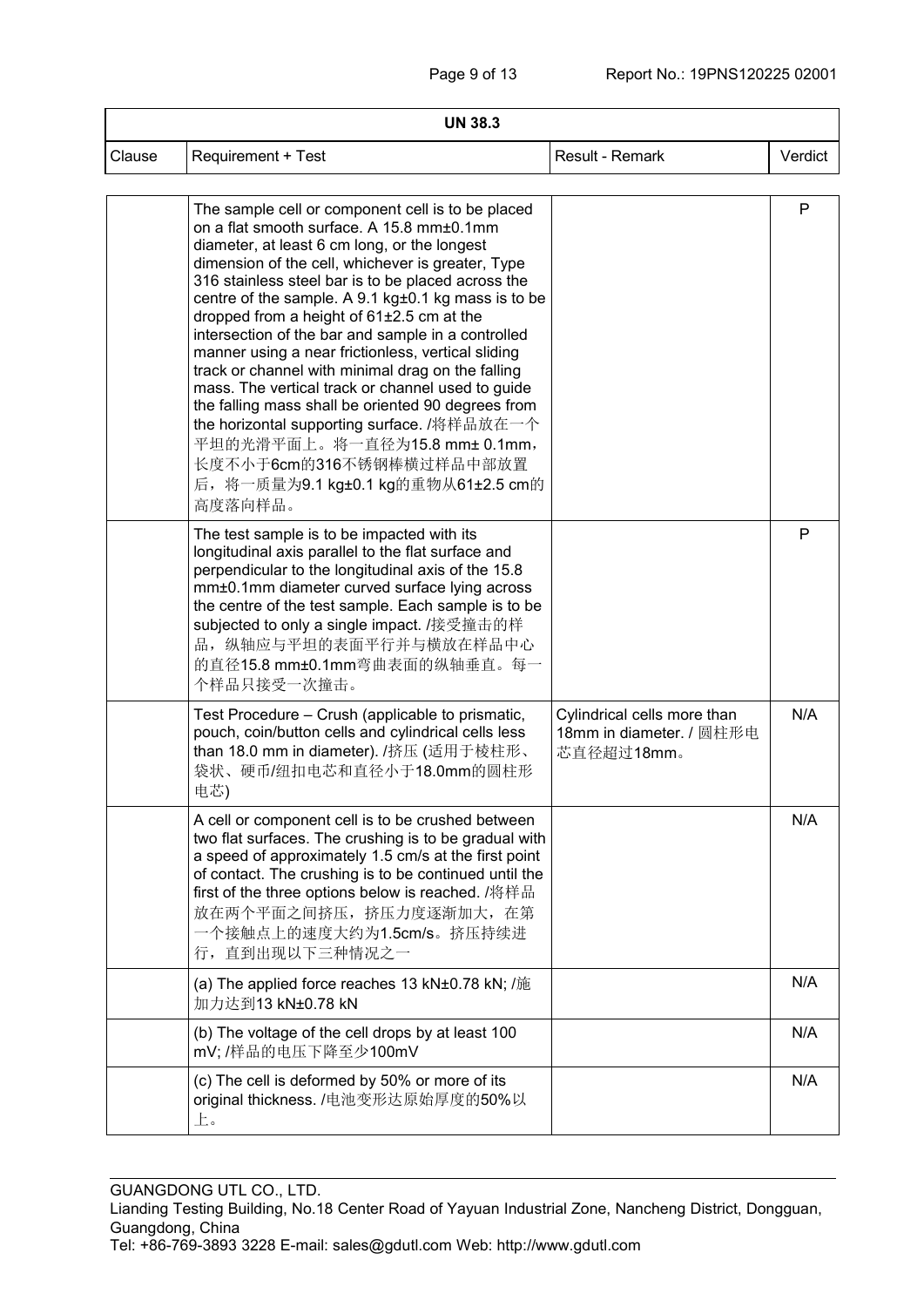| <b>UN 38.3</b> |                                                                                                                                                                                                                                                                                                                                                   |                                                                                              |         |  |
|----------------|---------------------------------------------------------------------------------------------------------------------------------------------------------------------------------------------------------------------------------------------------------------------------------------------------------------------------------------------------|----------------------------------------------------------------------------------------------|---------|--|
| Clause         | <b>Requirement + Test</b>                                                                                                                                                                                                                                                                                                                         | Result - Remark                                                                              | Verdict |  |
|                | A prismatic or pouch cell shall be crushed by<br>applying the force to the widest side. A button/coin<br>cell shall be crushed by applying the force on its<br>flat surfaces. For cylindrical cells, the crush force<br>shall be applied perpendicular to the longitudinal<br>axis. /棱柱形或袋状电芯应从最宽的一面施压。纽扣<br>/硬币形电芯应从其平坦表面施压。圆柱形应从与纵<br>轴垂直的方向施压。 |                                                                                              | N/A     |  |
|                | Each test cell or component cell is to be subjected<br>to one crush only. The test sample shall be<br>observed for a further 6 h. The test shall be<br>conducted using test cells or component cells that<br>have not previously been subjected to other tests.<br>/每个样品都是全新样品, 并且只经受一次施压。施<br>压结束后样品应静置观察6小时。                                    |                                                                                              | N/A     |  |
|                | Cells and component cells meet this requirement if<br>their external temperature does not exceed 170°C<br>and there is no disassembly and no fire during the<br>test and within six hours after this test. /电芯满足要<br>求: 在测试过程中以及之后6个小时内, 外表温度不<br>超过170°C, 并且无解体和无着火现象发生。                                                                         | No disassembly and no fire. /<br>无解体,无着火现象发生。<br>The data see table 2. / 测试数<br>据见表2。        | P       |  |
| 38.3.4.7       | Test T.7: Overcharge/过充电                                                                                                                                                                                                                                                                                                                          |                                                                                              | P       |  |
|                | The charge current shall be twice the<br>manufacturer's recommended maximum<br>continuous charge current. Tests are to be<br>conducted at ambient temperature. The duration of<br>the test shall be 24 hours. The minimum voltage of<br>the test shall be as follows: /在室温下, 以2倍的制<br>造商宣称的最大持续充电电流对样品充电, 测试时<br>间为24小时。测试的最小电压如下:                |                                                                                              | P       |  |
|                | (a) When the manufacturer's recommended charge<br>voltage is not more than 18V, the minimum voltage<br>of the test shall be the lesser of two times the<br>maximum charge voltage of the battery or 22V. /如<br>果制造商宣称的充电电压不超过18V, 本测试的最<br>小充电电压应是制造商宣称的最大充电电压的两倍<br>或者是22V之中的较小者。                                                                | The voltage of the test is 22V,<br>and the current is 10400mA. /<br>测试电压为22V, 电流为<br>10400A. | P       |  |
|                | (b) When the manufacturer's recommended charge<br>voltage is more than 18V, the minimum voltage of<br>the test shall be 1.2 times the maximum charge<br>voltage. /如果制造商宣称的充电电压超过18V, 本<br>测试的最小充电电压应该是制造商宣称的最大充电<br>电压的1.2倍。                                                                                                                      |                                                                                              | N/A     |  |
|                | There is no disassembly and no fire during the test<br>and within seven days after the test. /在测试中和测<br>试完成后7天内,样品无解体和无着火现象。                                                                                                                                                                                                                      | No disassembly and no fire. /<br>无解体,无着火现象发生<br>The data see table 3./测试数据<br>见表3。           | P       |  |

GUANGDONG UTL CO., LTD.

Lianding Testing Building, No.18 Center Road of Yayuan Industrial Zone, Nancheng District, Dongguan, Guangdong, China

Tel: +86-769-3893 3228 E-mail: [sales@gdutl.com](mailto:sales@gdutl.com) Web: http://www.gdutl.com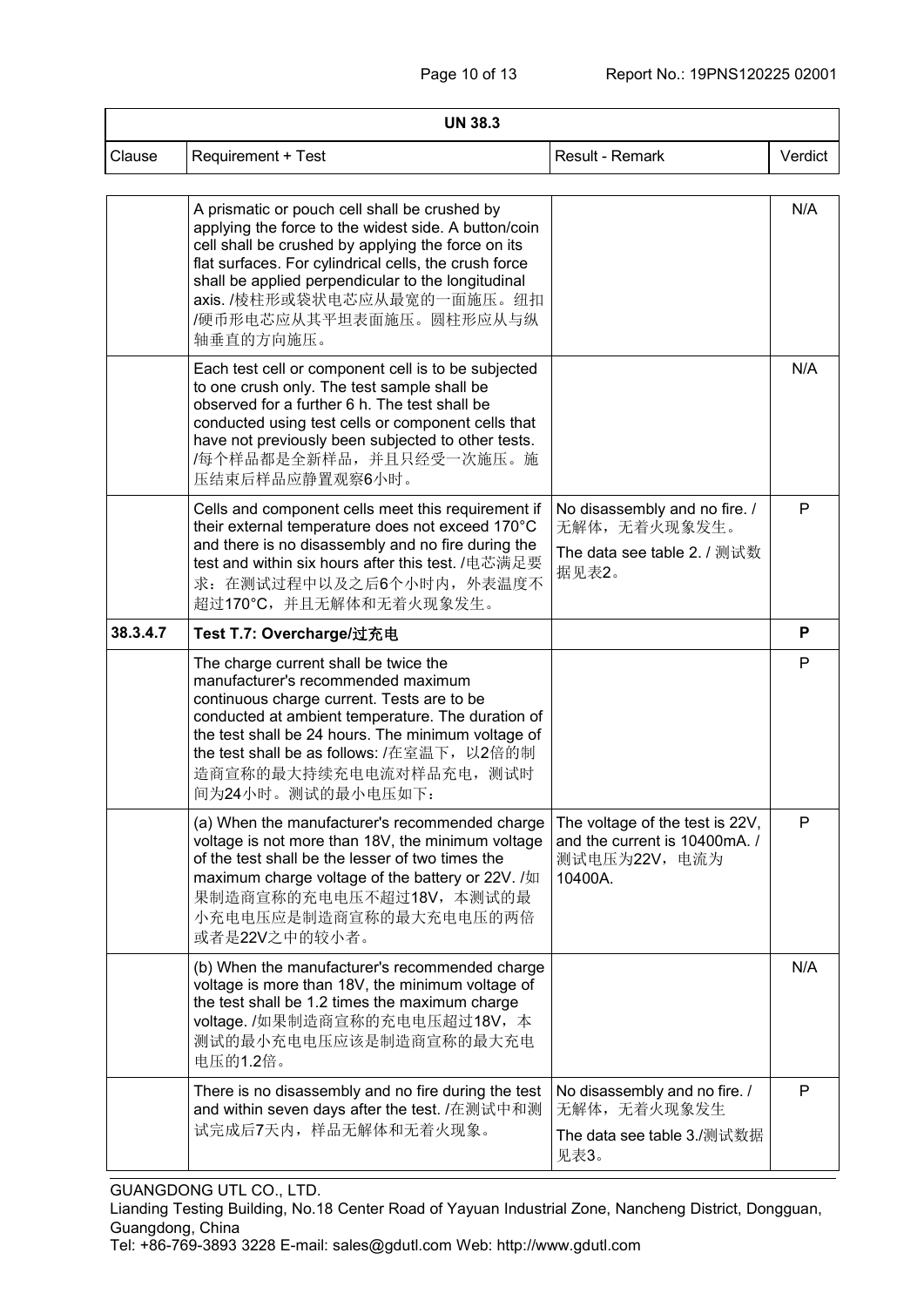|        | <b>UN 38.3</b>            |                   |         |
|--------|---------------------------|-------------------|---------|
| Clause | <b>Requirement + Test</b> | l Result - Remark | Verdict |

| 38.3.4.8 | Test T.8: Forced discharge/强制放电                                                                                                                                                                                                                                                                                                                                                                 |                                              | P |
|----------|-------------------------------------------------------------------------------------------------------------------------------------------------------------------------------------------------------------------------------------------------------------------------------------------------------------------------------------------------------------------------------------------------|----------------------------------------------|---|
|          | Each cell shall be forced discharged at ambient<br>temperature by connecting it in series with a 12V<br>D.C. power supply at an initial current equal to the<br>maximum discharge current specified by the<br>manufacturer. /在室温下, 将单个电芯连接在12V的<br>直流电源上进行强制放电, 此直流电源供给每个电<br>芯初始电流为制造商宣称的最大放电电流。                                                                                               |                                              | P |
|          | The specified discharge current is to be obtained<br>by connecting a resistive load of the appropriate<br>size and rating in series with the test cell. Each cell<br>shall be forced discharged for a time interval (in<br>hours) equal to its rated capacity divided by the<br>initial test current (in ampere). /指定的放电电流通<br>过串联在测试电芯上的合适大小和功率的负载来获<br>得, 每个电芯的强制放电时间(小时)为额定容量除以<br>初始电流(安培)。 |                                              |   |
|          | There is no disassembly and no fire during the test<br>and within seven days after the test. /在测试中和测                                                                                                                                                                                                                                                                                            | No disassembly and no fire.<br>/无解体和无着火现象发生。 | P |
|          | 试完成后7天内,样品无解体和无着火现象发生。                                                                                                                                                                                                                                                                                                                                                                          | The data see table 4. / 测试数<br>据见表4。         |   |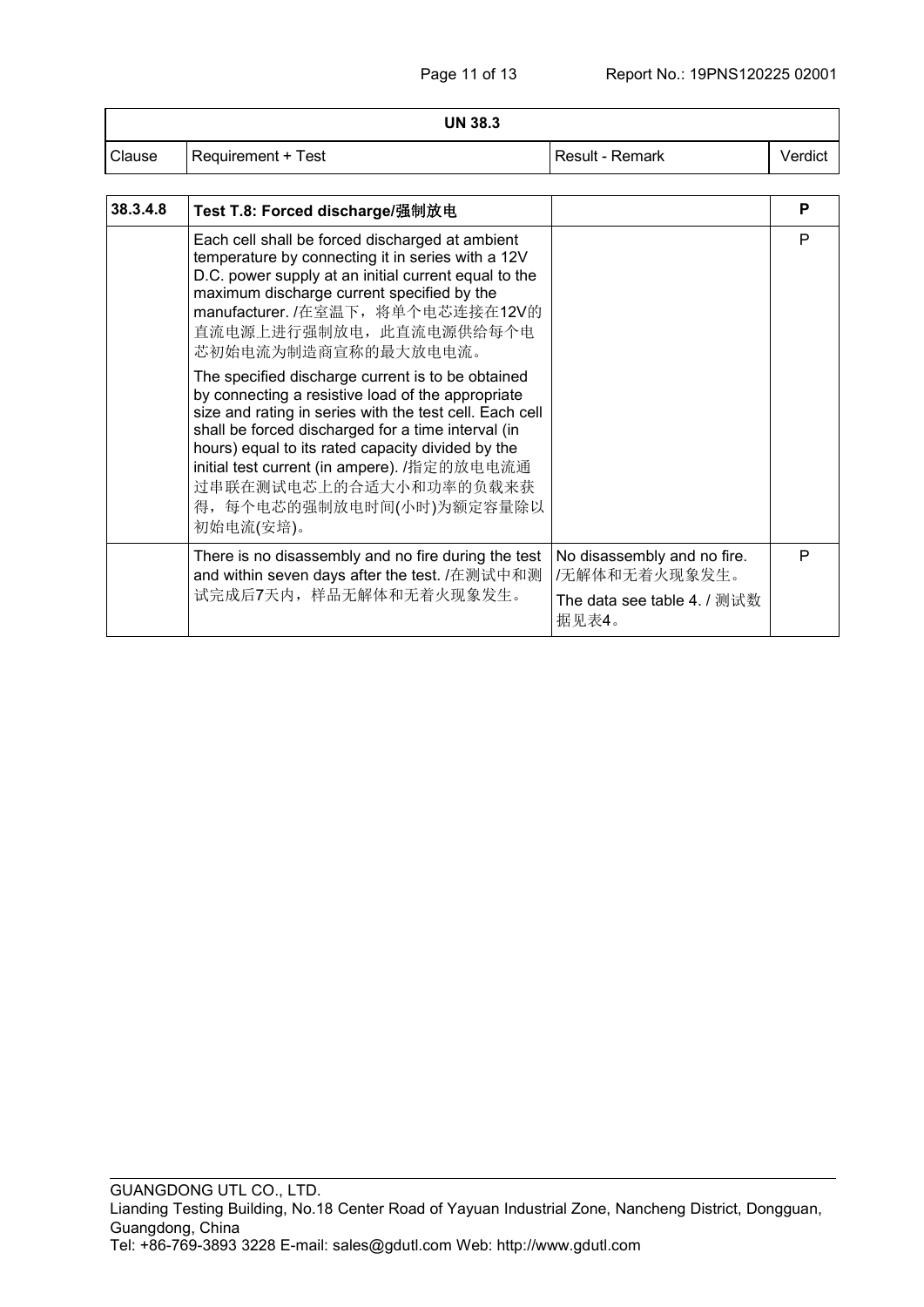*Tables*

|                              | Table 1: T.1~T.5 / 表1. 测试 1~测试 5                           |                                     |                                            |                      |                                     |                      |                                |                      |                            |                                                                |                        |                               |
|------------------------------|------------------------------------------------------------|-------------------------------------|--------------------------------------------|----------------------|-------------------------------------|----------------------|--------------------------------|----------------------|----------------------------|----------------------------------------------------------------|------------------------|-------------------------------|
| <b>Sample</b><br>No.<br>样品编号 | <b>Mass</b><br>prior to<br><sup> </sup> test (g)/测<br>试前质量 | <b>OCV</b><br>prior to<br>test (V)/ | Test 1: Altitude simulation/<br>测试 1: 高度模拟 |                      | Test 2: Thermal test/<br>测试 2: 温度试验 |                      | Test 3: Vibration/<br>测试 3: 振动 |                      | Test 4: Shock/<br>测试 4: 冲击 | <b>Test 5: External</b><br><b>Short Circuit/</b><br>测试 5: 外部短路 |                        |                               |
|                              |                                                            |                                     | 测试前开<br>路电压                                | Mass loss<br>质量损失(%) | Change ratio<br>电压比(%)              | Mass loss<br>质量损失(%) | Change ratio<br>电压比(%)         | Mass loss<br>质量损失(%) | Change ratio<br>电压比(%)     | Mass loss<br>质量损失(%)                                           | Change ratio<br>电压比(%) | Temp. $(^{\circ}C)$<br>温度(°C) |
| b1#                          | 290.224                                                    | 12.592                              | 0.000                                      | 99.992               | 0.096                               | 99.905               | 0.003                          | 99.992               | 0.000                      | 99.992                                                         | 57.5                   |                               |
| b2#                          | 290.195                                                    | 12.590                              | 0.007                                      | 99.992               | 0.079                               | 99.873               | 0.003                          | 99.992               | 0.000                      | 99.984                                                         | 57.4                   |                               |
| b3#                          | 290.152                                                    | 12.596                              | 0.003                                      | 99.992               | 0.086                               | 99.881               | 0.007                          | 99.992               | 0.003                      | 99.984                                                         | 57.6                   |                               |
| b4#                          | 290.696                                                    | 12.591                              | 0.007                                      | 99.994               | 0.096                               | 99.849               | 0.007                          | 99.992               | 0.007                      | 99.984                                                         | 57.5                   |                               |
| b5#                          | 290.073                                                    | 12.590                              | 0.003                                      | 99.984               | 0.117                               | 99.889               | 0.007                          | 99.992               | 0.007                      | 99.992                                                         | 57.6                   |                               |
| b6#                          | 289.899                                                    | 12.590                              | 0.003                                      | 99.992               | 0.107                               | 99.873               | 0.007                          | 99.992               | 0.007                      | 99.992                                                         | 57.5                   |                               |
| b7#                          | 290.382                                                    | 12.591                              | 0.007                                      | 99.984               | 0.110                               | 99.921               | 0.000                          | 99.992               | 0.007                      | 99.984                                                         | 57.6                   |                               |
| b8#                          | 290.530                                                    | 12.594                              | 0.003                                      | 99.992               | 0.100                               | 99.865               | 0.000                          | 99.984               | 0.000                      | 99.984                                                         | 57.6                   |                               |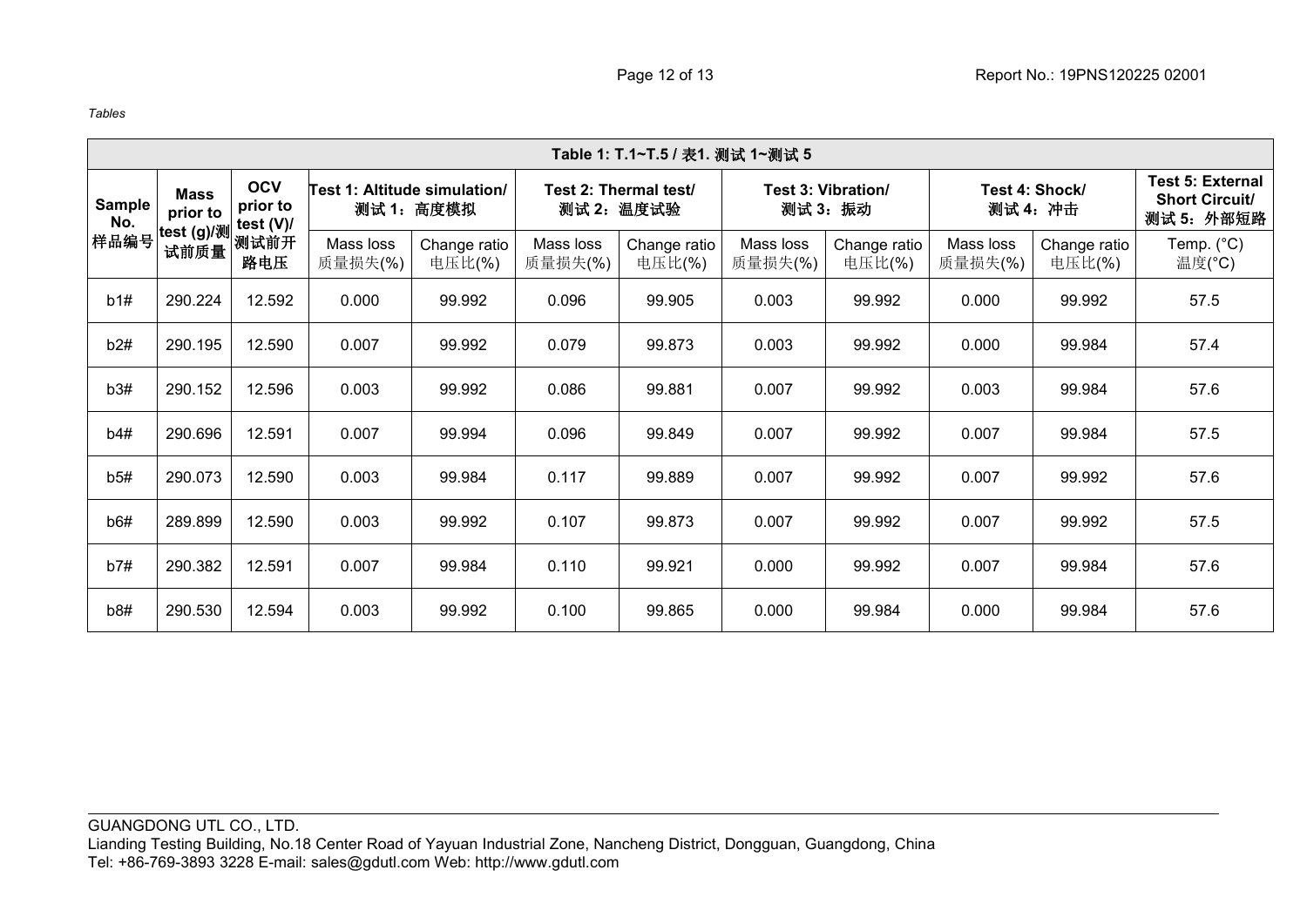| Table 2: Impact / 表2: 撞击  |                                  |       |       |       |       |       |       |       |       |       |       |
|---------------------------|----------------------------------|-------|-------|-------|-------|-------|-------|-------|-------|-------|-------|
|                           | Sample No.<br>样品编号               | c1#   | c2#   | c3#   | c4#   | c5#   | c6#   | c7#   | c8#   | c9#   | c10#  |
| Test 6: Impact<br>测试6: 撞击 | OCV prior to test/<br>测试前开路电压(V) | 3.695 | 3.704 | 3.697 | 3.702 | 3.699 | 3.705 | 3.701 | 3.688 | 3.712 | 3.651 |
|                           | Temp. (°C)<br>温度(°C)             | 32.7  | 30.1  | 28.4  | 33.6  | 31.3  | 31.9  | 31.3  | 30.5  | 31.1  | 31.2  |

| Table 3: Overcharge / 表3: 过充电     |                                  |        |        |        |        |        |        |        |        |  |
|-----------------------------------|----------------------------------|--------|--------|--------|--------|--------|--------|--------|--------|--|
| Test 7:<br>Overcharge<br>测试7: 过充电 | Sample No.<br>样品编号               | b1#    | b2#    | b3#    | b4#    | b5#    | b6#    | b7#    | b8#    |  |
|                                   | OCV prior to test/<br>测试前开路电压(V) | 12.591 | 12.592 | 12.591 | 12.590 | 12.593 | 12.591 | 12.592 | 12.591 |  |

| Table 4: Forced discharge / 表4: 强制放电            |                                  |       |       |       |       |       |       |       |       |       |       |
|-------------------------------------------------|----------------------------------|-------|-------|-------|-------|-------|-------|-------|-------|-------|-------|
| <b>Test 8: Forced</b><br>discharge<br>测试8: 强制放电 | Sample No.<br>样品编号               | c11#  | c12#  | c13#  | c14#  | c15#  | c16#  | c17#  | c18#  | c19#  | c20#  |
|                                                 | OCV prior to test/<br>测试前开路电压(V) | 3.332 | 3.350 | 3.338 | 3.357 | 3.350 | 3.359 | 3.357 | 3.333 | 3.332 | 3.351 |
|                                                 | Sample No.<br>样品编号               | c21#  | c22#  | c23#  | c24#  | c25#  | c26#  | c27#  | c28#  | c29#  | c30#  |
|                                                 | OCV prior to test/<br>测试前开路电压(V) | 3.357 | 3.359 | 3.338 | 3.336 | 3.351 | 3.338 | 3.350 | 3.338 | 3.332 | 3.334 |

GUANGDONG UTL CO., LTD. Lianding Testing Building, No.18 Center Road of Yayuan Industrial Zone, Nancheng District, Dongguan, Guangdong, China Tel: +86-769-3893 3228 E-mail: [sales@gdutl.com](mailto:sales@gdutl.com) Web: http://www.gdutl.com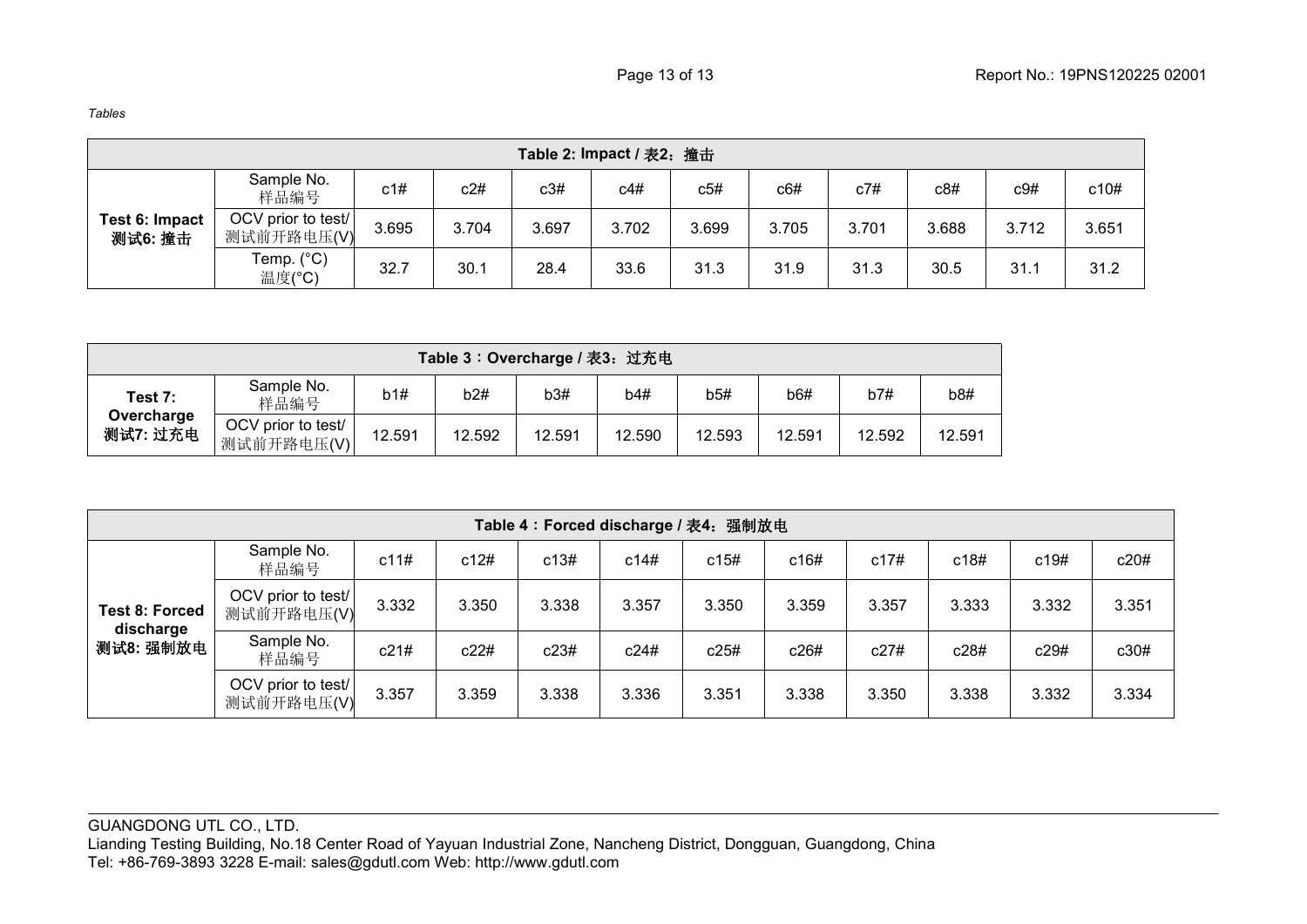*Photos*



Figure 1 Overall view I of battery



Figure 2 Overall view II of battery